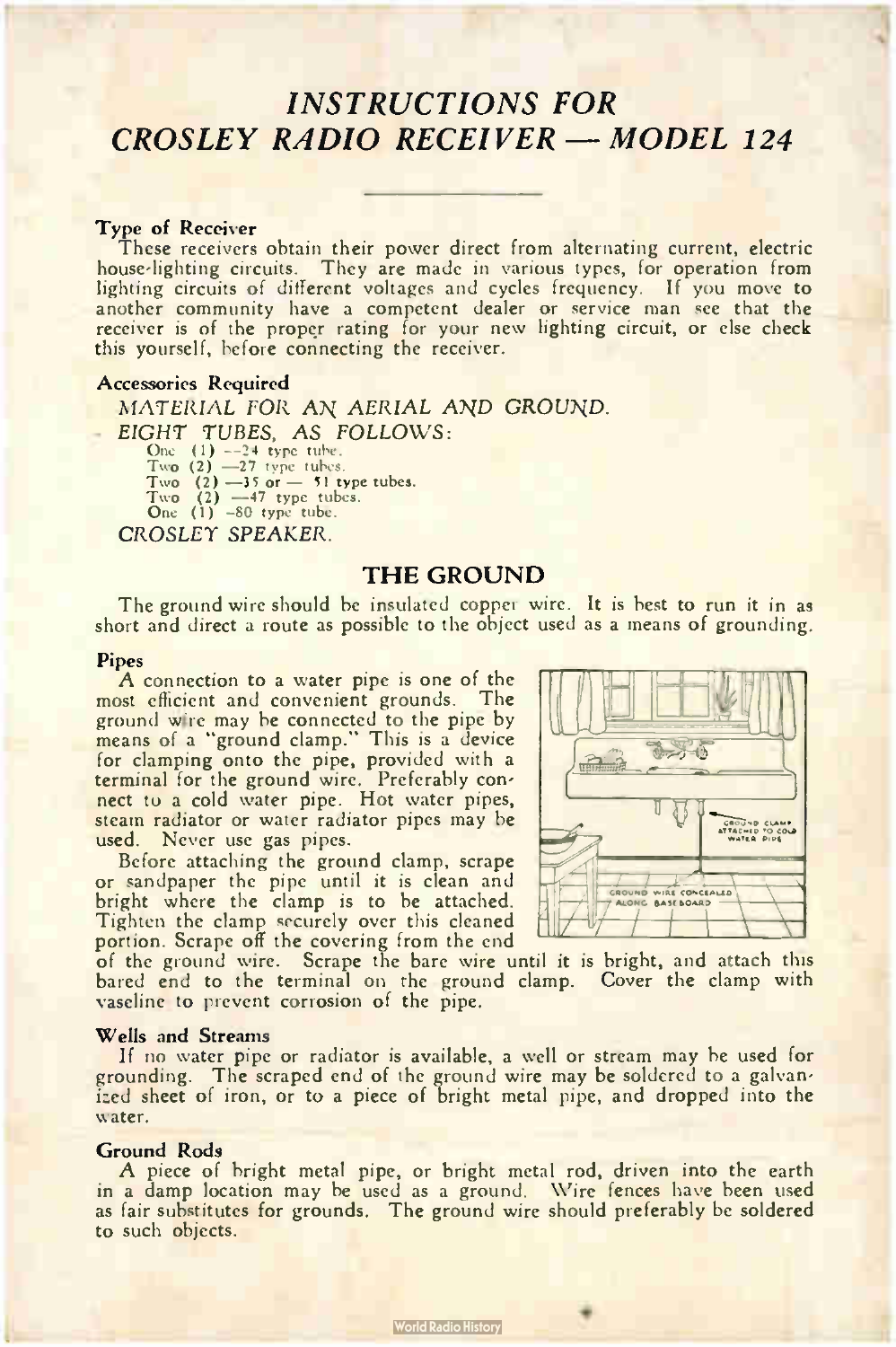# THE AERIAL

The "aerial" is a wire, connected to the receiver, for intercepting the radio signals. The best aerial to use depends upon the distance from broadcasting stations, and upon the nature of the surroundings, as described below.

#### Outdoor Aerials

In localities far from broadcasting stations (for example in some of the western and southern states) or in a location surrounded by tall buildings, a large outdoor aerial may give best results.

To erect an outdoor aerial, choose two convenient supports between which a wire 25 feet or more in length may be stretched. In the open country or in residential sections made up mostly of detached dwellings, the aerial

should be 25 feet, or more, above the ground. The house may serve as one support, and a tree, pole, or other building as the second support. If you live in an apartment building, the aerial may be stretched above the roof. It should preferably be at least ten feet from the roof.

The aerial should be protected by an approved lightning arrestor. Follow the directions for installation packed with the arrestor.

#### Indoor Aerials

In localities near broadcasting stations (as for example, in many cities), unless one is in a steel building or is surrounded by tall steel. buildings, an indoor aerial will usually be found quite satisfactory. A small wire concealed along the baseboard serves quite well for this purpose. If powerful broadcasting stations are located within a few miles, a wire from 10 to 20 feet long may be found best. For more distant reception, indoor aerials up to 50 feet in length may be used. The longer aerials may be stretched along a hallway, or through several rooms; the wire be-



ing laid out so that its full length extends in one direction, if practicable.

# CONNECTING THE RECEIVER

Do not connect receiver to lighting circuit until all other connections have been made, and tubes are in sockets.

# Aerial and Ground

Scrape off the covering from the aerial and ground wires for about half an inch from their ends, and scrape the bared wire until it appears bright. Connect the aerial wire to the terminal on the receiver marked "A" and the ground wire to the terminal marked "G."

#### **Loudspeaker**

Insert the plug on the end of the Crosley loudspeaker cord in the socket at the rear of the chassis. Be sure that the plug prongs are lined up properly with the socket holes before inserting plug.

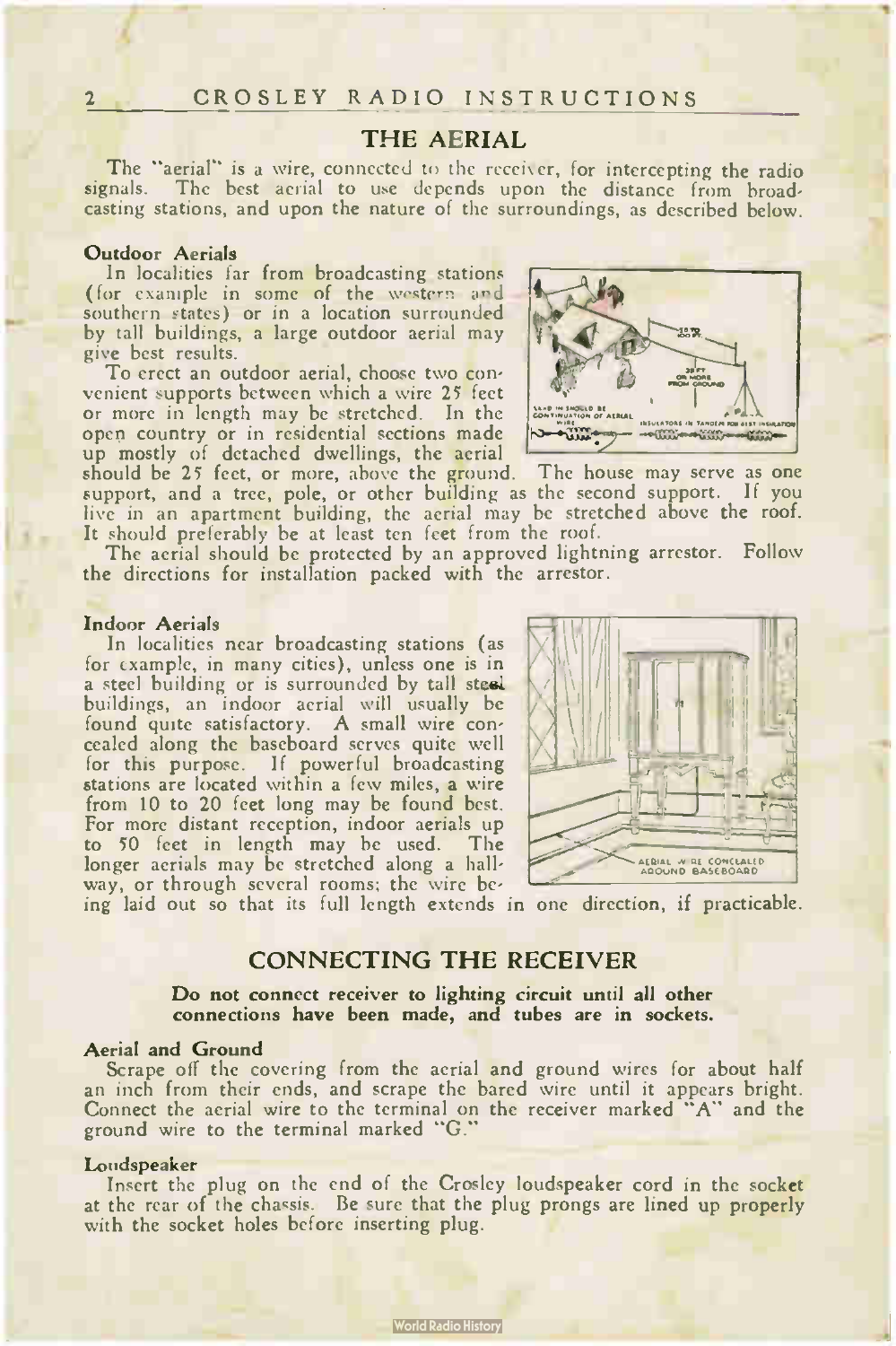#### Inserting or Replacing the Tubes

Remove the shield and insert the tubes as shown on the Diagram of Connections. The numbers of the tubes are shown on the tube cartons and on the base of each tube. Note the arrangement of prongs on the tubes and the location of the holes in the sockets, and be sure that you have the prongs lined up properly with the holes before you try to insert each tube. After the tubes have been inserted, replace the shield and connect the clip wires to the tops of the  $-24$  and  $-35$  tubes.

Inferior tubes will not perform properly in the oscillator socket of this receiver (the oscillator socket is the -27 tube socket nearest the front of the chassis). Only tubes of standard makes should be used in this socket. If the receiver fails to operate, try other tubes in this socket.

#### Connecting to Light Circuit

Insert the plug on the end of the supply cord in a convenient light socket or receptacle. Never put your hand inside the receiver without first dis-connecting the supply cord from the light circuit..

# OPERATION

#### To Turn On Receiver

Turn volume control and switch knob to the right (clockwise). The dial light should light up, and the set should be in operating condition in about one minute.

This knob operates both the on-off switch and the volume control. To increase the volume, turn the knob to the right ( clockwise). To decrease the volume, turn it toward the left ( counter clockwise).

### To Tune to Stations

I urn the volume control to the right (clockwise). Rotate the station se-<br>lector slowly until a program is heard. Reduce the volume, if necessary, by turning the volume control to the left (counter clockwise). For best quality of reproduction always adjust the station selector to the middle of the range on the dial within which the program is received.

#### Tone Control

Adjust the tone control until the reproduction pleases you the most.

#### To Turn Off Receiver

Turn the volume control and switch knob to the left until the dial light is out.

# GUARANTEE

This instrument is guaranteed for 30 days from date of purchase against faulty material and workmanship. Should your dealer be unable to make repairs he will return it through his jobber. Within this period repairs will be made without charge provided the receiver has not been abused, changed, or tampered with, and the "Purchaser's Identification Card" has been sent to us properly filled out within five days after the purchase of the equipment.

# THE CROSLEY RADIO CORPORATION CINCINNATI, OHIO